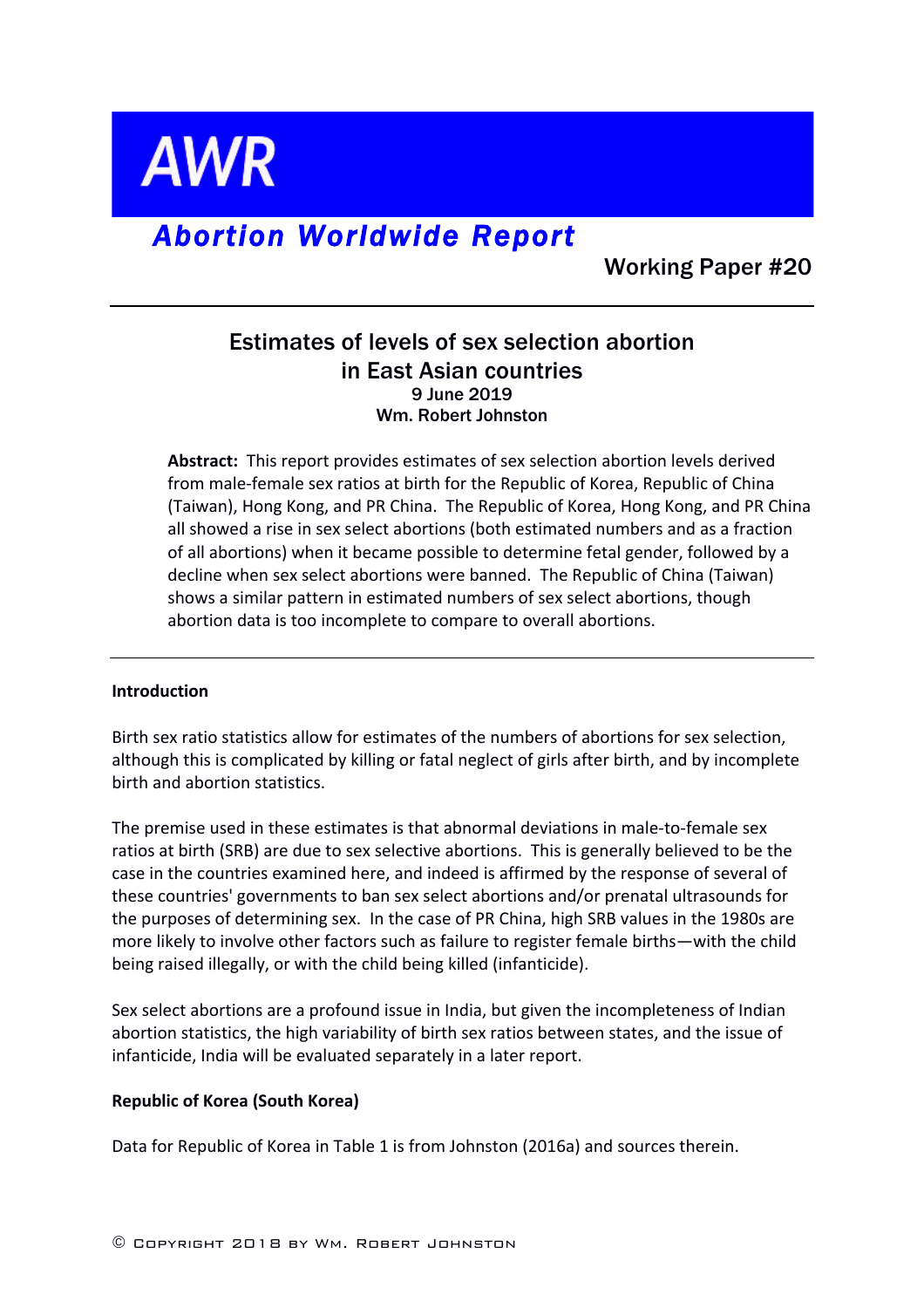| year | live births | sex ratio at<br>birth | male live<br>births | female live<br>births | abortions,<br>interpolated<br>estimates | implied sex<br>select<br>abortions | sex select<br>abortions as %<br>of all abortions |
|------|-------------|-----------------------|---------------------|-----------------------|-----------------------------------------|------------------------------------|--------------------------------------------------|
| 1970 | 1,006,645   | 109.5                 | 526,100             | 480,500               | 331,000                                 |                                    |                                                  |
| 1971 | 1,024,773   | 109.0                 | 534,500             | 490,300               | 351,000                                 |                                    |                                                  |
| 1972 | 952,780     | 109.5                 | 498,000             | 454,800               | 370,000                                 |                                    |                                                  |
| 1973 | 965,521     | 104.6                 | 493,600             | 471,900               | 390,000                                 |                                    |                                                  |
| 1974 | 922,823     | 109.5                 | 482,300             | 440,500               | 487,000                                 |                                    |                                                  |
| 1975 | 874,869     | 112.4                 | 463,000             | 411,900               | 584,000                                 |                                    |                                                  |
| 1976 | 796,331     | 110.6                 | 418,200             | 378,100               | 533,000                                 |                                    |                                                  |
| 1977 | 825,339     | 104.2                 | 421,200             | 404,100               | 558,000                                 |                                    |                                                  |
| 1978 | 750,728     | 111.3                 | 395,400             | 355,300               | 631,000                                 |                                    |                                                  |
| 1979 | 862,669     | 106.4                 | 444,700             | 418,000               | 627,000                                 |                                    |                                                  |
| 1980 | 862,835     | 105.3                 | 442,600             | 420,200               | 624,000                                 |                                    |                                                  |
| 1981 | 867,409     | 107.1                 | 448,655             | 418,754               | 620,000                                 |                                    |                                                  |
| 1982 | 848,312     | 106.8                 | 438,077             | 410,235               | 581,000                                 |                                    |                                                  |
| 1983 | 769,155     | 107.3                 | 398,194             | 370,961               | 542,000                                 |                                    |                                                  |
| 1984 | 674,793     | 108.3                 | 350,775             | 324,018               | 503,000                                 | 800                                | 0.2                                              |
| 1985 | 655,489     | 109.4                 | 342,506             | 312,983               | 480,000                                 | 4,200                              | 0.9                                              |
| 1986 | 636,019     | 111.7                 | 335,588             | 300,431               | 458,000                                 | 10,300                             | 2.2                                              |
| 1987 | 623,831     | 108.8                 | 325,038             | 298,793               | 435,000                                 | 2,200                              | 0.5                                              |
| 1988 | 633,092     | 113.2                 | 336,203             | 296,889               | 427,000                                 | 14,400                             | 3.4                                              |
| 1989 | 639,431     | 111.8                 | 337,475             | 301,956               | 418,000                                 | 10,500                             | 2.5                                              |
| 1990 | 649,738     | 116.5                 | 349,617             | 300,121               | 410,000                                 | 23,600                             | 5.8                                              |
| 1991 | 709,275     | 112.4                 | 375,276             | 333,999               | 320,000                                 | 13,500                             | 4.2                                              |
| 1992 | 730,678     | 113.6                 | 388,573             | 342,105               | 230,000                                 | 17,700                             | 7.7                                              |
| 1993 | 715,826     | 115.3                 | 383,365             | 332,461               | 396,000                                 | 22,500                             | 5.7                                              |
| 1994 | 721,185     | 115.2                 | 386,080             | 335,105               | 344,000                                 | 22,400                             | 6.5                                              |
| 1995 | 715,020     | 113.2                 | 379,604             | 335,416               | 291,000                                 | 16,100                             | 5.5                                              |
| 1996 | 691,226     | 111.5                 | 364,433             | 326,793               | 239,000                                 | 10,600                             | 4.4                                              |
| 1997 | 668,344     | 108.3                 | 347,491             | 320,853               | 280,000                                 | 900                                | 0.3                                              |
| 1998 | 634,790     | 110.2                 | 332,803             | 301,987               | 246,000                                 | 6,200                              | 2.5                                              |
| 1999 | 614,233     | 109.6                 | 321,194             | 293,039               | 212,000                                 | 4,400                              | 2.1                                              |
| 2000 | 634,501     | 110.2                 | 332,647             | 301,854               | 234,000                                 | 6,200                              | 2.6                                              |
| 2001 | 554,895     | 109.1                 | 289,461             | 265,434               | 255,000                                 | 2,600                              | $1.0\,$                                          |
| 2002 | 492,111     | 110.0                 | 257,821             | 234,290               | 277,000                                 | 4,400                              | 1.6                                              |
| 2003 | 490,543     | 108.7                 | 255,515             | 235,028               | 299,000                                 | 1,600                              | $0.5\,$                                          |

Table 1. Data on live births by sex and sex select abortions, Republic of Korea, 1970-2012.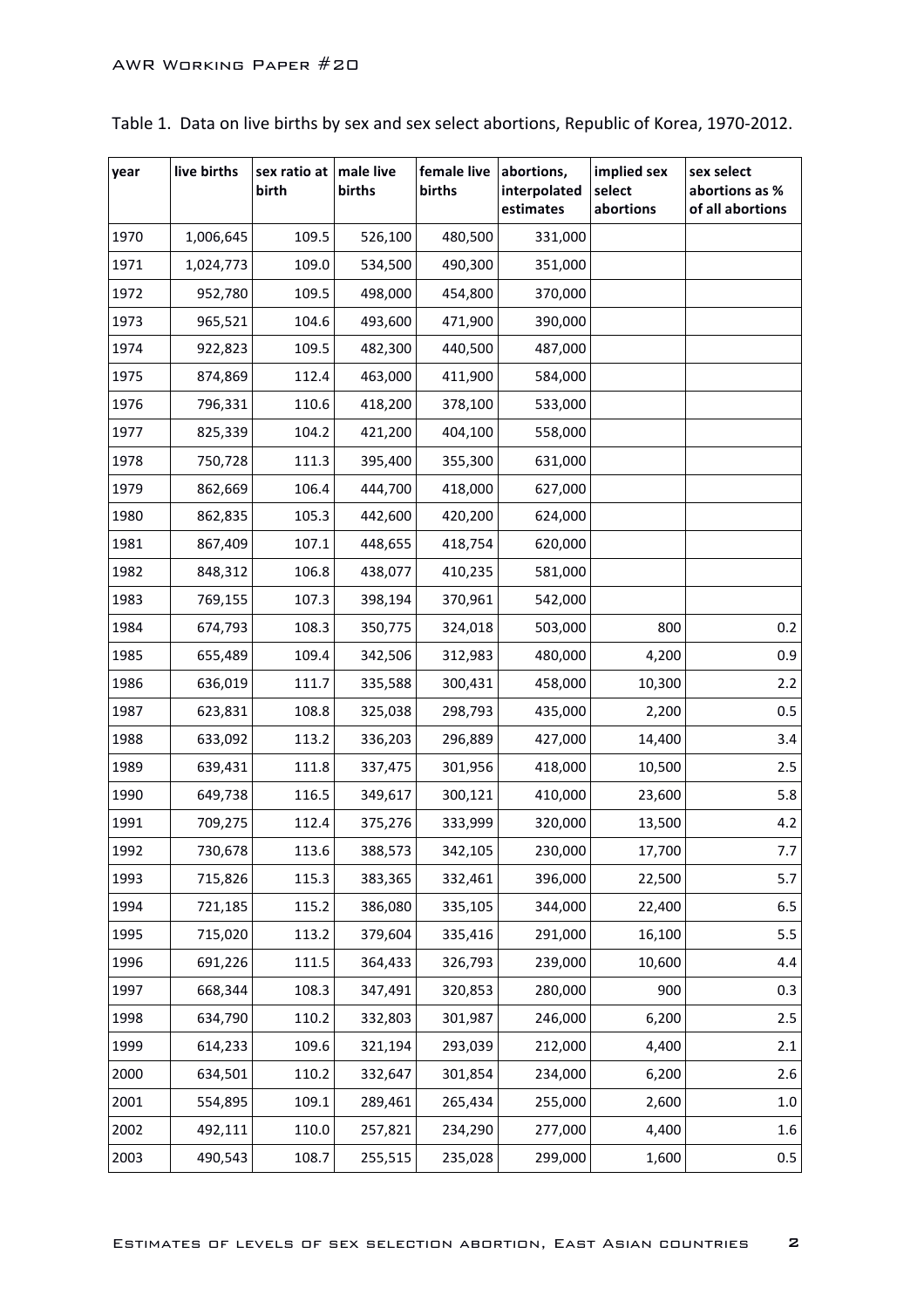| 2004 | 472,761 | 108.2 | 245,705 | 227,056 | 320,000 | 400 | 0.1 |
|------|---------|-------|---------|---------|---------|-----|-----|
| 2005 | 435,031 | 107.8 | 225,685 | 209,346 | 342,000 |     |     |
| 2006 | 448,153 | 107.5 | 232,173 | 215,980 | 308,000 |     |     |
| 2007 | 493,189 | 106.2 | 253,999 | 239,190 | 275,000 |     |     |
| 2008 | 465,892 | 106.4 | 240,119 | 225,773 | 241,000 |     |     |
| 2009 | 444.849 | 106.4 | 229,351 | 215,498 | 188,000 |     |     |
| 2010 | 470,171 | 106.9 | 242,901 | 227,270 | 169,000 |     |     |
| 2011 | 471,265 | 105.7 | 242,121 | 229,144 | 150,000 |     |     |
| 2012 | 484,300 |       |         |         | 135,000 |     |     |

### **Republic of China (Taiwan)**

Data for Republic of China (Taiwan) in Table 2 is from Johnston (2016b) and sources therein.

Table 2. Data on live births by sex and sex select abortions, Republic of China (Taiwan), 1970-2015.

| year | live births | male live<br>births | female live<br>births | sex ratio at<br>birth | abortions | estimated sex-<br>selective<br>abortions |
|------|-------------|---------------------|-----------------------|-----------------------|-----------|------------------------------------------|
| 1970 | 394,015     | 203,200             | 190,900               | 106.4                 |           |                                          |
| 1971 | 380,424     | 195,900             | 184,500               | 106.2                 |           |                                          |
| 1972 | 365,749     | 188,100             | 177,600               | 105.9                 |           |                                          |
| 1973 | 366,942     | 189,600             | 177,400               | 106.9                 |           |                                          |
| 1974 | 367,823     | 189,600             | 178,200               | 106.4                 |           |                                          |
| 1975 | 367,647     | 189,300             | 178,400               | 106.1                 |           |                                          |
| 1976 | 423,356     | 218,700             | 204,700               | 106.8                 |           |                                          |
| 1977 | 395,796     | 203,800             | 192,000               | 106.2                 |           |                                          |
| 1978 | 409,203     | 212,000             | 197,200               | 107.5                 |           |                                          |
| 1979 | 422,518     | 218,500             | 204,000               | 107.1                 |           |                                          |
| 1980 | 413,881     | 213,200             | 200,700               | 106.2                 |           |                                          |
| 1981 | 414,069     | 213,900             | 200,100               | 106.9                 |           |                                          |
| 1982 | 405,263     | 209,400             | 195,800               | 107.0                 |           |                                          |
| 1983 | 383,439     | 198,200             | 185,200               | 107.0                 |           |                                          |
| 1984 | 371,008     | 192,000             | 179,000               | 107.3                 | 1,268     |                                          |
| 1985 | 346,208     | 178,300             | 167,900               | 106.2                 |           |                                          |
| 1986 | 309,230     | 160,200             | 149,000               | 107.5                 | 1,300     | 1,300                                    |
| 1987 | 314,024     | 163,300             | 150,700               | 108.4                 | 2,500     | 2,500                                    |
| 1988 | 342,031     | 177,700             | 164,300               | 108.1                 | 2,400     | 2,400                                    |
| 1989 | 315,299     | 164,100             | 151,200               | 108.6                 | 32,159    | 2,700                                    |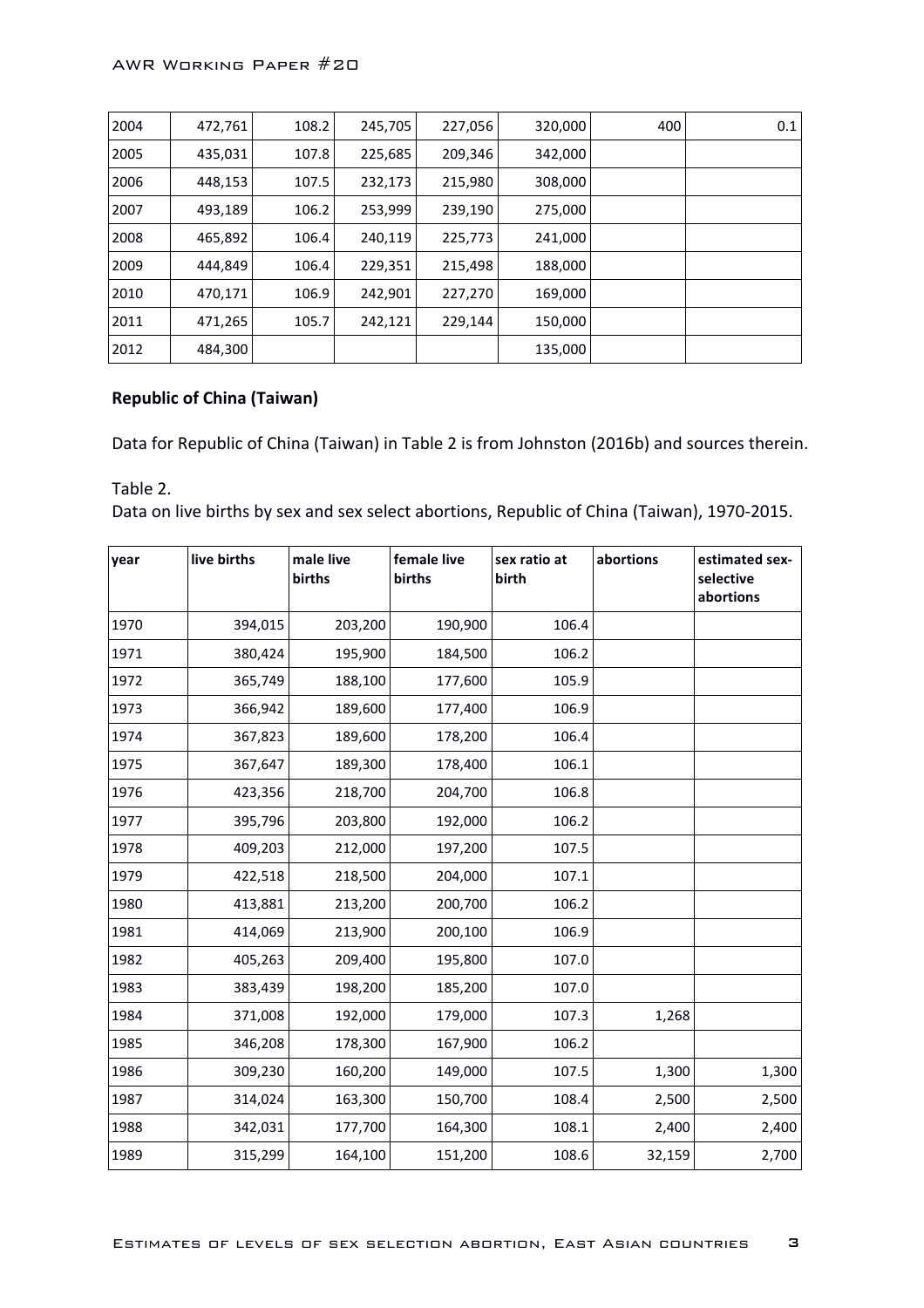| 1990 | 335,618 | 176,000 | 159,600 | 110.3 | 18,475 | 5,500 |
|------|---------|---------|---------|-------|--------|-------|
| 1991 | 321,932 | 168,900 | 153,000 | 110.3 | 16,259 | 5,400 |
| 1992 | 321,632 | 168,500 | 153,100 | 110.0 | 10,606 | 5,000 |
| 1993 | 325,613 | 169,500 | 156,100 | 108.6 | 6,469  | 2,900 |
| 1994 | 322,938 | 168,400 | 154,500 | 109.0 | 5,062  | 3,500 |
| 1995 | 329,581 | 171,100 | 158,500 | 108.0 | 4,199  | 2,000 |
| 1996 | 325,545 | 169,500 | 156,100 | 108.6 | 3,572  | 2,900 |
| 1997 | 326,002 | 170,000 | 156,000 | 109.0 | 2,849  | 3,500 |
| 1998 | 271,450 | 141,500 | 130,000 | 108.8 | 2,339  | 2,700 |
| 1999 | 283,661 | 148,042 | 135,619 | 109.2 | 42,282 | 3,300 |
| 2000 | 305,312 | 159,726 | 145,586 | 109.7 | 4,300  | 4,300 |
| 2001 | 260,354 | 135,596 | 124,758 | 108.7 | 2,400  | 2,400 |
| 2002 | 247,530 | 129,537 | 117,993 | 109.8 | 3,500  | 3,500 |
| 2003 | 227,070 | 118,984 | 108,086 | 110.1 | 3,500  | 3,500 |
| 2004 | 216,419 | 113,639 | 102,780 | 110.6 | 41,586 | 3,800 |
| 2005 | 205,854 | 107,378 | 98,476  | 109.0 | 38,902 | 2,300 |
| 2006 | 204,459 | 106,936 | 97,523  | 109.7 | 36,902 | 2,800 |
| 2007 | 204,414 | 106,898 | 97,516  | 109.6 | 35,178 | 2,800 |
| 2008 | 198,733 | 103,937 | 94,796  | 109.6 | 35,349 | 2,700 |
| 2009 | 191,310 | 99,492  | 91,818  | 108.4 | 33,692 | 1,500 |
| 2010 | 166,886 | 87,213  | 79,673  | 109.5 | 32,633 | 2,100 |
| 2011 | 196,627 | 101,943 | 94,684  | 107.7 | 34,688 | 900   |
| 2012 | 229,481 | 118,848 | 110,633 | 107.4 | 34,927 | 900   |
| 2013 | 199,113 | 103,300 | 95,800  | 107.8 | 32,907 | 1,100 |
| 2014 | 210,383 | 108,700 | 101,700 | 106.9 | 34,287 | 300   |
| 2015 | 216,225 |         |         |       | 33,557 |       |

#### **Hong Kong**

Data in Table 3 is from Hong Kong Dept. of Health (2018) for births and Johnston (2018a) and sources therein for abortions

Table 3. Data on live births by sex and sex select abortions, Hong Kong, 1981-2016.

| year | live births,<br>male | live births,<br>female | sex ratio at<br>birth | abortions | implied sex<br>select abortions   for sex select | implied % AB |
|------|----------------------|------------------------|-----------------------|-----------|--------------------------------------------------|--------------|
| 1981 | 44,610               | 42.141                 | 105.9                 | 10,600    |                                                  |              |
| 1982 | 44,351               | 41,769                 | 106.2                 | 12,200    |                                                  |              |
| 1983 | 42,836               | 40,457                 | 105.9                 | 13,400    |                                                  |              |
| 1984 | 39,943               | 37,354                 | 106.9                 | 14,500    |                                                  |              |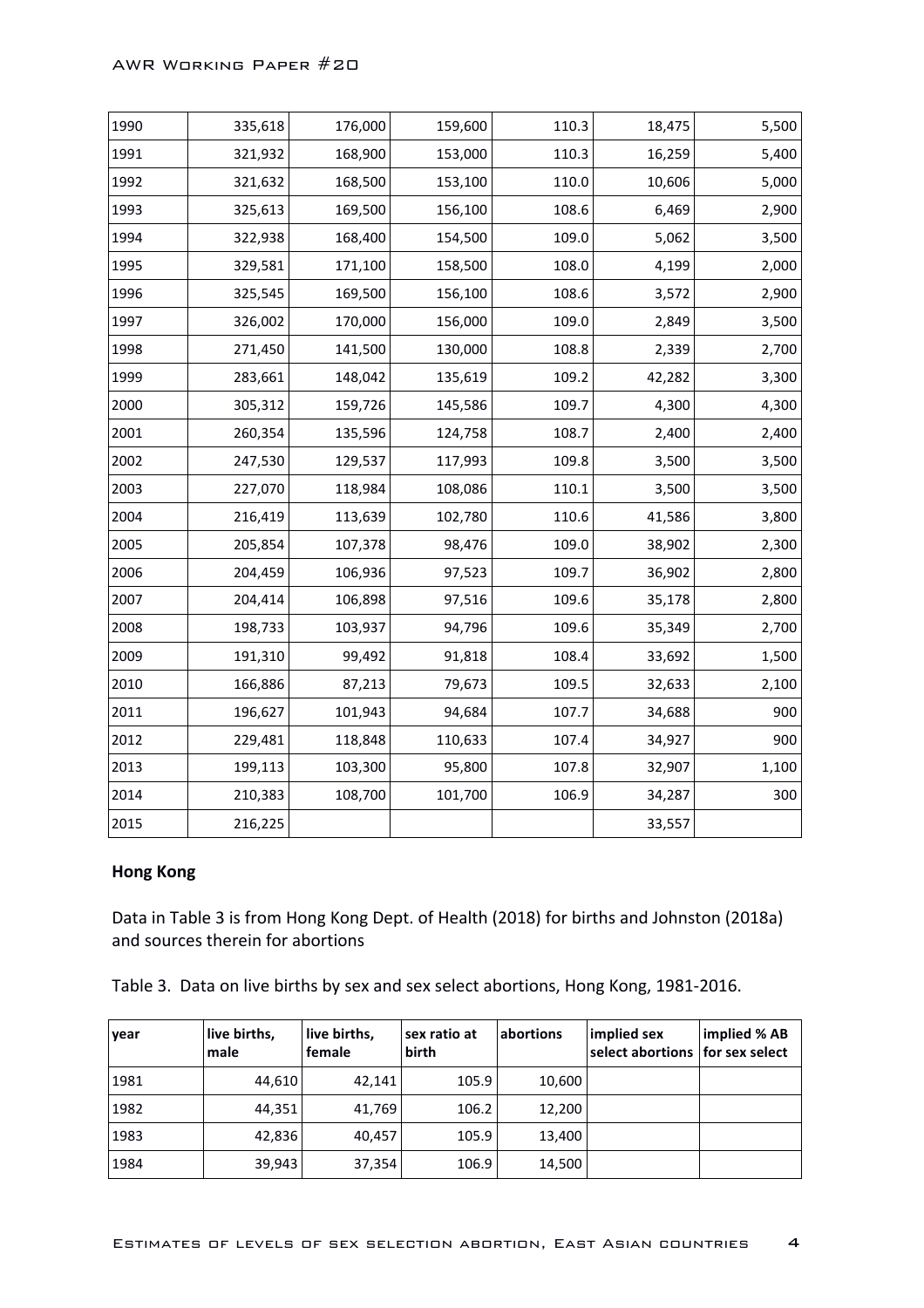| 1985      | 39,296  | 36,830  | 106.7 | 15,400  |        |         |
|-----------|---------|---------|-------|---------|--------|---------|
| 1986      | 36,917  | 34,703  | 106.4 | 16,800  |        |         |
| 1987      | 35,979  | 33,979  | 105.9 | 17,600  |        |         |
| 1988      | 39,046  | 36,366  | 107.4 | 18,000  |        |         |
| 1989      | 35,815  | 33,806  | 105.9 |         |        |         |
| 1990      | 35,115  | 32,616  | 107.7 | 21,114  |        |         |
| 1991      | 35,197  | 33,084  | 106.4 | 22,120  |        |         |
| 1992      | 36,700  | 34,249  | 107.2 | 24,316  | 210    | 0.9     |
| 1993      | 36,505  | 33,946  | 107.5 | 26,057  | 330    | 1.3     |
| 1994      | 37,278  | 34,368  | 108.5 | 26,049  | 630    | 2.4     |
| 1995      | 35,566  | 33,071  | 107.5 | 25,363  | 320    | 1.3     |
| 1996      | 32,664  | 30,627  | 106.7 | 25,041  | 40     | 0.2     |
| 1997      | 30,880  | 28,370  | 108.8 | 23,939  | 630    | 2.6     |
| 1998      | 27,718  | 25,259  | 109.7 | 22,086  | 770    | 3.5     |
| 1999      | 26,712  | 24,569  | 108.7 | 20,891  | 510    | 2.4     |
| 2000      | 28,280  | 25,854  | 109.4 | 21,375  | 700    | 3.3     |
| 2001      | 25,160  | 23,059  | 109.1 | 20,235  | 570    | 2.8     |
| 2002      | 24,955  | 23,254  | 107.3 | 18,651  | 180    | $1.0\,$ |
| 2003      | 24,406  | 22,559  | 108.2 | 17,420  | 360    | 2.1     |
| 2004      | 25,827  | 23,969  | 107.8 | 15,882  | 280    | 1.8     |
| 2005      | 29,880  | 27,218  | 109.8 | 14,192  | 840    | 5.9     |
| 2006      | 34,595  | 31,031  | 111.5 | 13,510  | 1,450  | 10.7    |
| 2007      | 37,448  | 33,427  | 112.0 | 13,515  | 1,740  | 12.9    |
| 2008      | 41,928  | 36,894  | 113.6 | 13,199  | 2,480  | 18.8    |
| 2009      | 43,966  | 38,129  | 115.3 | 12,028  | 3,150  | 26.2    |
| 2010      | 47,366  | 41,218  | 114.9 | 11,231  | 3,260  | 29.0    |
| 2011      | 51,286  | 44,165  | 116.1 | 11,864  | 3,990  | 33.6    |
| 2012      | 48,777  | 42,781  | 114.0 | 11,298  | 3,020  | 26.7    |
| 2013      | 29,806  | 27,278  | 109.3 | 10,653  | 710    | 6.7     |
| 2014      | 32,262  | 30,043  | 107.4 | 10,359  | 250    | 2.4     |
| 2015      | 31,218  | 28,660  | 108.9 | 9,890   | 650    | 6.6     |
| 2016      | 31,724  | 29,132  | 108.9 | 9,481   | 660    | 7.0     |
|           |         |         |       |         |        |         |
| 1997-2004 | 213,938 | 196,893 | 108.7 | 160,479 | 3,990  | 2.5     |
| 2005-2008 | 143,851 | 128,570 | 111.9 | 54,416  | 6,500  | 11.9    |
| 2009-2012 | 191,395 | 166,293 | 115.1 | 46,421  | 13,420 | 28.9    |
| 2013-2015 | 93,286  | 85,981  | 108.5 | 30,902  | 1,610  | 5.2     |
| 2013-2016 | 125,010 | 115,113 | 108.6 | 40,383  | 2,270  | 5.6     |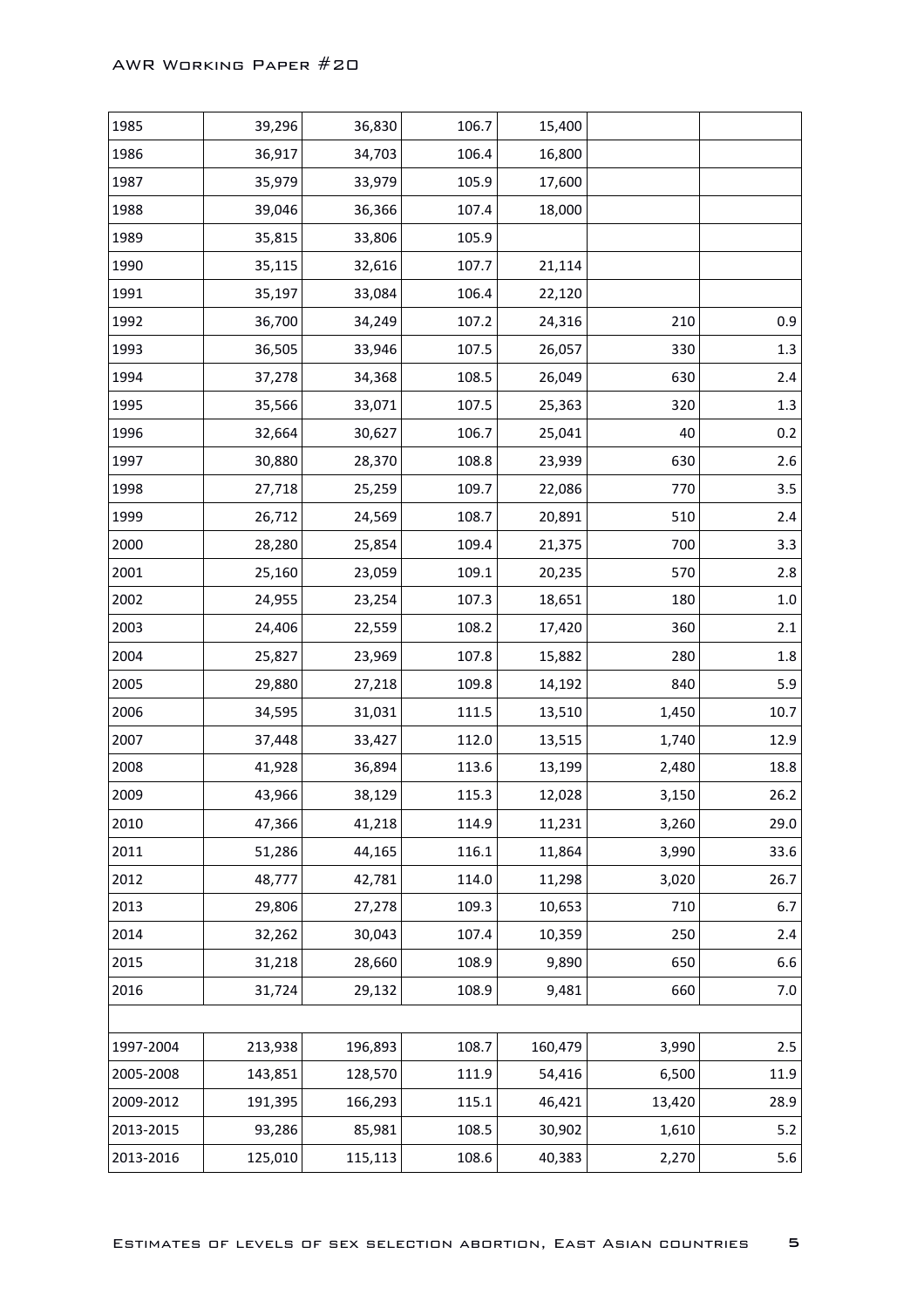## **PR China**

The PR China government restricts some demographic data, and released data may be incomplete or otherwise suspect. Live births and abortions are from Johnston (2018b) and sources therein. SRB data are from multiple sources: Goodkind and West (2007); Huang et al. (2016); Li (2007); and UNICEF (2015). Two estimates of sex select abortions are provided in Table 4, a low estimate using low SRB values and a natural SRB of 107, and a high estimate using high SRB values and a natural SRB of 106.

| year | live births | abortions  | min SRB | max<br><b>SRB</b> | min missing<br>female births | max missing<br>female births | min %<br><b>SS AB</b> | max %<br><b>SS AB</b> |
|------|-------------|------------|---------|-------------------|------------------------------|------------------------------|-----------------------|-----------------------|
| 1982 | 22,650,000  | 12,419,663 | 107.2   | 108.5             | 20,000                       | 256,000                      | 0.2                   | 2.1                   |
| 1983 | 20,800,000  | 14,371,843 |         |                   |                              |                              |                       |                       |
| 1984 | 20,770,000  | 8,890,140  |         |                   |                              |                              |                       |                       |
| 1985 | 22,270,000  | 10,931,565 |         |                   |                              |                              |                       |                       |
| 1986 | 24,110,000  | 11,578,713 |         |                   |                              |                              |                       |                       |
| 1987 | 25,500,000  | 10,489,412 | 108.0   | 113.1             | 115,000                      | 802,000                      | 1.1                   | 7.6                   |
| 1988 | 24,840,000  | 12,675,839 | 108.1   | 108.1             | 123,000                      | 236,000                      | 1.0                   | 1.9                   |
| 1989 | 24,320,000  | 10,379,426 | 108.2   | 111.3             | 131,000                      | 575,000                      | 1.3                   | 5.5                   |
| 1990 | 24,080,000  | 13,493,926 | 109.0   | 114.7             | 215,000                      | 921,000                      | 1.6                   | 6.8                   |
| 1991 | 22,790,000  | 14,086,313 | 109.7   | 116.1             | 274,000                      | 1,005,000                    | 1.9                   | 7.1                   |
| 1992 | 21,370,000  | 10,416,287 | 110.5   | 114.2             | 332,000                      | 772,000                      | 3.2                   | 7.4                   |
| 1993 | 21,440,000  | 9,496,119  | 111.2   | 114.1             | 398,000                      | 765,000                      | 4.2                   | 8.1                   |
| 1994 | 21,210,000  | 9,467,064  | 112.0   | 112.0             | 468,000                      | 566,000                      | 4.9                   | 6.0                   |
| 1995 | 20,740,000  | 7,476,482  | 112.6   | 117.4             | 511,000                      | 1,026,000                    | 6.8                   | 13.7                  |
| 1996 | 20,780,000  | 8,834,195  | 112.9   | 112.9             | 538,000                      | 635,000                      | 6.1                   | 7.2                   |
| 1997 | 20,480,000  | 6,589,869  | 113.1   | 120.4             | 548,000                      | 1,262,000                    | 8.3                   | 19.2                  |
| 1998 | 19,510,000  | 7,384,290  | 113.4   | 113.4             | 547,000                      | 638,000                      | 7.4                   | 8.6                   |
| 1999 | 18,420,000  | 6,764,357  | 113.7   | 113.7             | 540,000                      | 626,000                      | 8.0                   | 9.3                   |
| 2000 | 17,780,000  | 6,658,550  | 114.0   | 119.9             | 544,000                      | 1,060,000                    | 8.2                   | 15.9                  |
| 2001 | 17,080,000  | 6,284,844  | 115.5   | 115.5             | 630,000                      | 710,000                      | 10.0                  | 11.3                  |
| 2002 | 16,520,000  | 6,812,317  | 120.0   | 120.0             | 912,000                      | 992,000                      | 13.4                  | 14.6                  |
| 2003 | 16,040,000  | 7,215,440  | 117.5   | 117.5             | 724,000                      | 800,000                      | 10.0                  | 11.1                  |
| 2004 | 15,980,000  | 7,140,588  | 121.0   | 121.0             | 946,000                      | 1,023,000                    | 13.2                  | 14.3                  |
| 2005 | 16,210,000  | 7,105,995  | 118.6   | 120.5             | 804,000                      | 1,006,000                    | 11.3                  | 14.2                  |
| 2006 | 15,840,000  | 7,308,615  | 119.0   | 119.0             | 811,000                      | 887,000                      | 11.1                  | 12.1                  |
| 2007 | 15,940,000  | 7,632,539  | 120.0   | 120.0             | 880,000                      | 957,000                      | 11.5                  | 12.5                  |
| 2008 | 16,080,000  | 9,173,101  | 120.0   | 120.0             | 888,000                      | 965,000                      | 9.7                   | 10.5                  |
| 2009 | 16,190,000  | 6,111,375  | 119.0   | 119.0             | 829,000                      | 907,000                      | 13.6                  | 14.8                  |

Table 4. Data on live births by sex and sex select abortions, PR China, 1982-2015.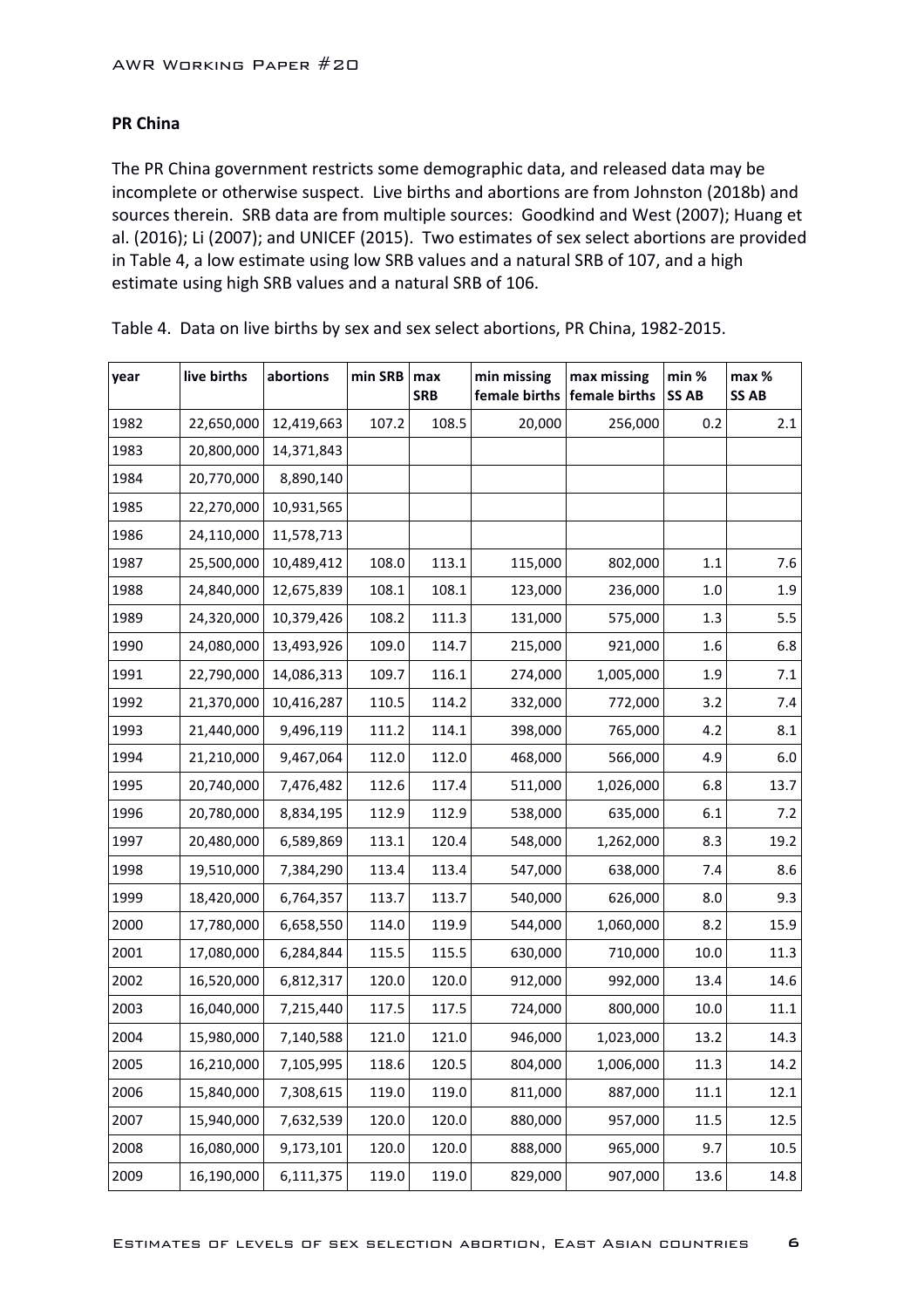| 2010 | 15,920,000 | 6,361,539 | 117.7 | 117.7 | 731,000 | 807,000 | 11.5    | 12.7             |
|------|------------|-----------|-------|-------|---------|---------|---------|------------------|
| 2011 | 16,040,000 | 6,631,310 | 117.5 | 117.5 | 724,000 | 800,000 | 10.9    | 12.1             |
| 2012 | 16,350,000 | 6,690,027 | 117.5 | 117.5 | 738,000 | 816,000 | 11.0    | 12.2             |
| 2013 | 16,400,000 | 6,922,000 | 110.2 | 110.2 | 230,000 | 306,000 | 3.3     | 4.4              |
| 2014 | 16,870,000 | 7,163,000 | 108.8 | 108.8 | 135,000 | 213,000 | 1.9     | 3.0 <sub>1</sub> |
| 2015 | 16,550,000 | 7,411,000 | 109.5 | 109.5 | 187,000 | 263,000 | $2.5\,$ | 3.5              |

#### **Discussion**

Figure 1 shows SRB over time for the studied countries, along with SRB for the United States from Mathews and Hamilton (2005). Historically and globally, SRB tends to have a value around 105, corresponding to about 5% more male births than female births. SRB tends to fluctuate over time, particularly for countries with smaller populations due to statistical effects, or for other natural reasons. But this natural variability is low compared to the deviations seen in East Asia in recent decades.



Figure 1. Sex ratio at birth for Rep. of Korea, Rep. of China (Taiwan), Hong Kong, PR China, and the United States.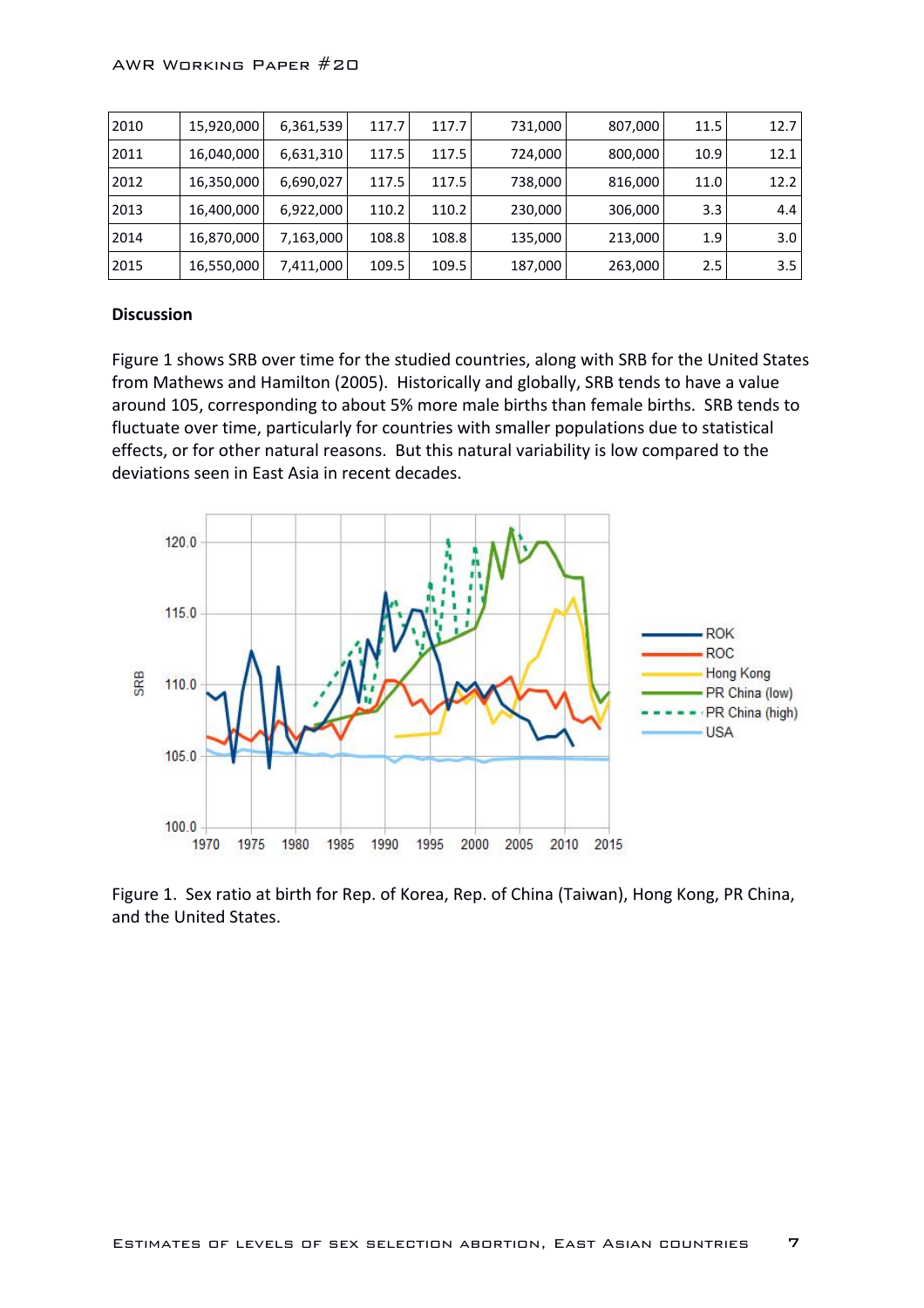

Figure 2. Estimated percentages of abortions for sex selection for Rep. of Korea, Hong Kong, and PR China (high and low estimates).

### **References**

- Goodkind, Daniel, and Loraine West, 2007, China's sex ratio at birth: Reported ratios, actual ratios, and expected trends, Princeton Univ., on line [https://paa2007.princeton.edu/papers/70295].
- Hong Kong Dept. of Health, 17 Jan. 2018, "Number of known births for different sexes and crude birth rate for the period from 1981 to 2016," Data.Gov.HK, on line [https://data.gov.hk/en-data/dataset/hk-dh-dh\_ncddhss-ncdd-dataset-2/resource/7e80c788-3637-431b-a542-96a56184cd15].
- Huang, Yan, Wen Tang, Yi Mu, Xiaohong Li, Zheng Liu, Yanping Wang, Mingrong Li, Qi Li, Li Dai, Juan Liang, and Jun Zhu, 2016, The sex ratio at birth fro 5,338,853 deliveries in China from 2012 to 2015: A facility-based study, *PLOS One*, 11(12):e0167575 [https://journals.plos.org/plosone/article/file?id=10.1371/journal.pone.0167575&type=prin table].
- Johnston, Wm. Robert, 25 Oct. 2016b, Republic of China (Taiwan): Reported abortions, 1951-2015, AWR Working Paper 14, *Global Life Campaign*.
- Johnston, Wm. Robert, 22 July 2016a, Republic of Korea: Reported and estimated abortions, 1970-2015, AWR Working Paper 8, Global Life Campaign.
- Johnston, Wm. Robert, 25 March 2018a, Historical abortion statistics, Hong Kong, *Johnston's Archive*, on line [http://www.johnstonsarchive.net/policy/abortion/ab-hongkong.html].
- Johnston, Wm. Robert, 25 March 2018b, Historical abortion statistics, PR China, *Johnston's Archive*, on line [http://www.johnstonsarchive.net/policy/abortion/ab-prchina.html].
- Li, Shuzhuo, Oct. 2007, Imbalanced sex ratio at birth and comprehensive intervention in China, 4th Asia Pacific Conference on Reproductive and Sexual Health and Rights, on line at *UNFPA* [https://www.unfpa.org/sites/default/files/event-pdf/china.pdf].
- Mathews, T. J., and Brady E. Hamilton, 14 June 2005, Trend analysis of the sex ratio at birth in the United States, National Vital Statistics Reports, 53(20):1-18, on line at *CDC* [https://www.cdc.gov/nchs/data/nvsr/nvsr53/nvsr53\_20.pdf].
- UNICEF, 2 April 2015, Figure 1.10 Sex ratio at birth, 1982-2012, in Children in China: An Atlas of Social Indicators 2014, on line at *UNICEF* [http://www.unicef.cn/en/atlas/population/777.html].